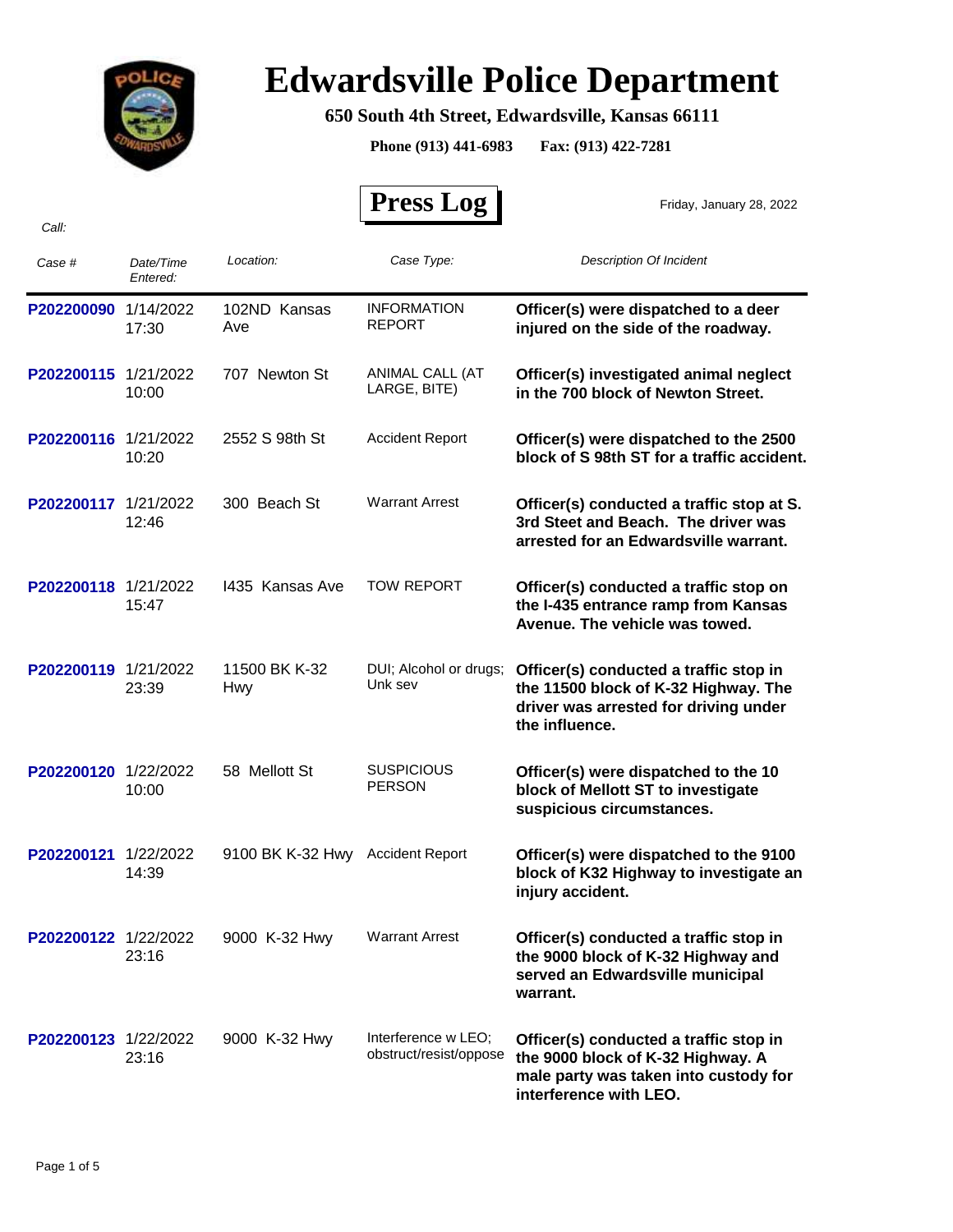## **Press Log**

| Case #               | Date/Time<br>Entered: | Location:                   | Case Type:                                          | <b>Description Of Incident</b>                                                                                                                                                         |
|----------------------|-----------------------|-----------------------------|-----------------------------------------------------|----------------------------------------------------------------------------------------------------------------------------------------------------------------------------------------|
| P202200125           | 1/23/2022<br>7:14     | SI435 Woodend<br>Rd         | <b>Warrant Arrest</b>                               | Officer(s) initiated a traffic stop on I-<br>435 at Woodend Road. The driver was<br>arrested on an Edwradsville municpal<br>warrant.                                                   |
| P202200126 1/23/2022 | 10:10                 | 9300 BK Kansas<br>Ave       | Transporting an open<br>container                   | Officer(s) conducted a traffic stop on<br>the 9300 block of Kansas Avenue. The<br>driver was arrested for transportation<br>of an open container.                                      |
| P202200127 1/23/2022 | 14:15                 | 9100 BK Woodend<br>Rd       | Drive While<br>Suspended (a) (1)                    | Officer(s) initiated a traffic stop in the<br>9100 block of Woodend Road and<br>arrested the driver for driving while<br>suspended.                                                    |
| P202200128 1/23/2022 | 14:50                 | 800BK S 9th St              | Crim damage to prop;<br>Injure/defraud <<br>\$1,000 | Officer(s) were dispatched to the 800<br>block of S 9th ST for a suicide call.                                                                                                         |
| P202200129 1/23/2022 | 23:59                 | 100BK S 4th St              | <b>TOW REPORT</b>                                   | Officer(s) conducted a traffic stop in<br>the 100 block of S. 4th Street and<br>towed a vehicle.                                                                                       |
| P202200130 1/24/2022 | 0:56                  | 1435 Kansas Ave             | <b>Warrant Arrest</b>                               | Officer(s) initiated a traffic stop on I-<br>435 Highway at Kansas Avenue. The<br>driver was taken into custody for a<br>warrant out of Olathe. A vehicle was<br>towed from the scene. |
| P202200131           | 1/23/2022<br>22:03    | 116 Haines St               | Criminal littering;<br>Public property              | Officer(s) were dispatched to the 100<br>block of Haines St to investigate<br>criminal littering.                                                                                      |
| P202200133 1/24/2022 | 7:51                  | 9600 Woodend                | <b>Warrant Arrest</b>                               | Officer(s) conducted a traffic stop in<br>the 9600 block of Woodend RD. Driver<br>was arrested.                                                                                        |
| P202200134 1/24/2022 | 10:55                 | 10200 BK K-32<br><b>Hwy</b> | Drive While<br>Suspended (a) (1)                    | Officer(s) conducted a traffic stop on<br>the 10200 block of K-32 Highway. The<br>driver was arrested for driving while<br>suspended.                                                  |
| P202200135 1/24/2022 | 11:25                 | 1810 Edwardsville<br>Dr     | ANIMAL CALL (AT<br>LARGE, BITE)                     | The CSO responded to a reported<br>animal bite call in the 1800 Block of<br><b>Edwardsville Drive.</b>                                                                                 |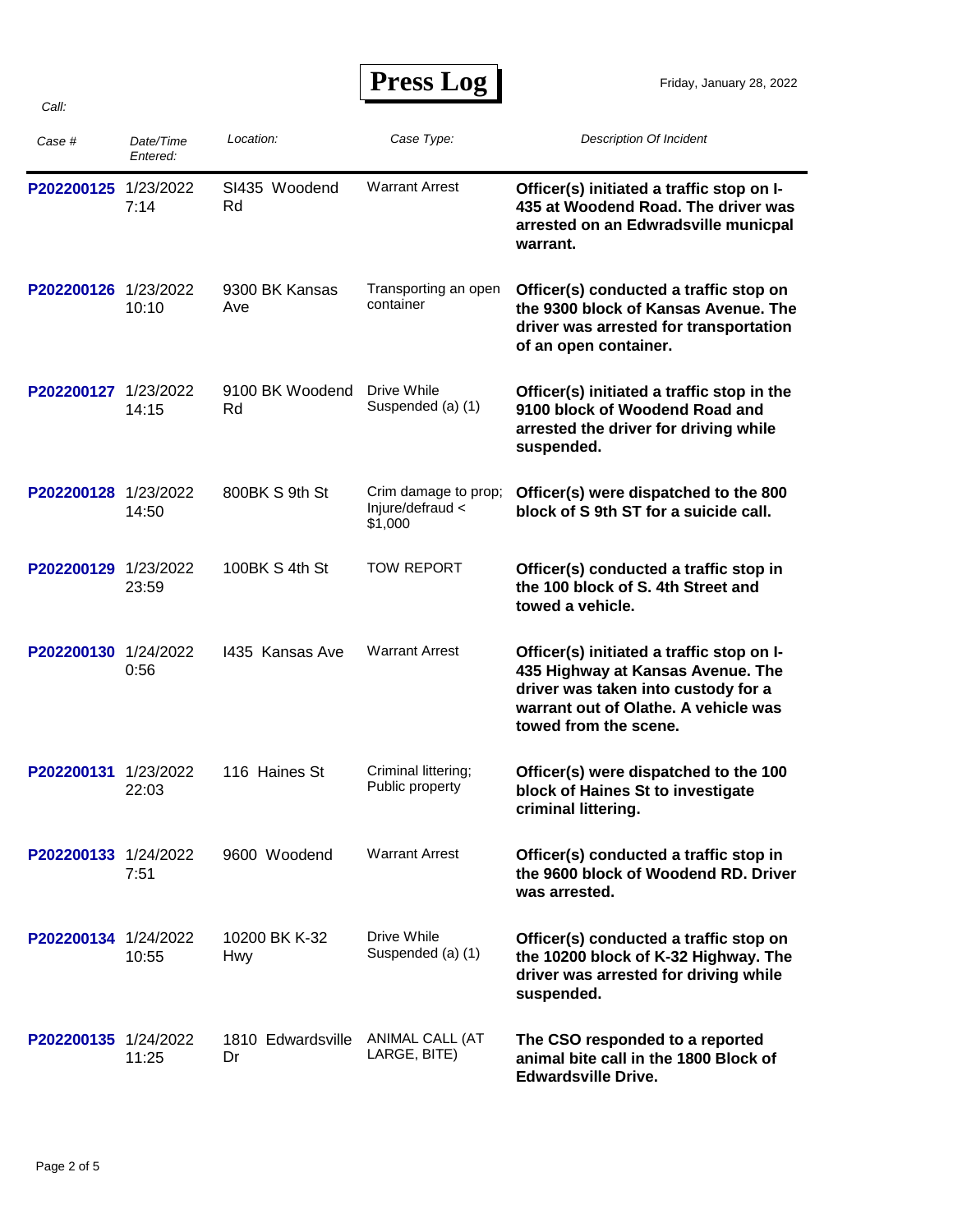## **Press Log**

| Case #               | Date/Time<br>Entered: | Location:               | Case Type:                                    | <b>Description Of Incident</b>                                                                                                 |
|----------------------|-----------------------|-------------------------|-----------------------------------------------|--------------------------------------------------------------------------------------------------------------------------------|
| P202200136 1/24/2022 | 15:17                 | 9500 BK K-32 Hwy        | <b>Warrant Arrest</b>                         | Officer(s) conducted a traffic stop in<br>the 9500 block of K-32 Highway and<br>served an Edwardsville Municipal<br>warrant.   |
| P202200137 1/24/2022 | 15:50                 | 100 BK Haines St        | <b>TOW REPORT</b>                             | Officer(s) towed a vehicle in the 100<br>block of Haines Street.                                                               |
| P202200139           | 1/24/2022<br>17:05    | 200 BK Delaware<br>St   | Criminal damage to<br>property                | Officer(s) responded to the 200 block<br>of Delaware to investigate criminal<br>damage to property.                            |
| P202200140 1/24/2022 | 17:18                 | 10 BK Beach St          | Criminal deprivation<br>of property           | Officer(s) responded to the 10 block of<br><b>Beach Street to investigate a</b><br>disturbance.                                |
| P202200141           | 1/24/2022<br>19:01    | 2400 BK Midpoint<br>Dr  | Criminal damage to<br>property                | Officer(s) investigated a criminal<br>damage to property in the 2400 block<br>of Midpoint Drive.                               |
| P202200142 1/24/2022 | 21:03                 | 9000 BK K-32 Hwy        | Drive While<br>Suspended (a) (1)              | Officer(s) conducted a traffic stop in<br>the 9000 block of K-32 Highway. The<br>driver was arrested.                          |
| P202200143           | 1/25/2022<br>4:44     | SBI435 Woodend<br>Rd    | <b>TOW REPORT</b>                             | Officer(s) conducted a traffic stop on<br>the southbound exit ramp from I-435<br>to Woodend Road and towed a vehicle.          |
| P202200144 1/24/2022 | 9:00                  | 11318 Kansas<br>Ave     | Code Violation -<br><b>Environmental Code</b> | The CSO inspected prohibited<br>conditions in the 11300 Block of<br>Kansas Avenue.                                             |
| P202200145 1/25/2022 | 12:46                 | 650 S 4th St            | <b>Warrant Arrest</b>                         | Officer(s) served an Edwardsville<br>municipal warrant.                                                                        |
| P202200146 1/25/2022 | 15:06                 | NBI435 Riverview<br>Ave | <b>TOW REPORT</b>                             | Officer(s) initiated a traffic stop on<br>northbound I435 at Riverview Avenue.<br>The vehicle was towed.                       |
| P202200147 1/25/2022 | 19:55                 | 1435 Kansas Ave         | Transporting an open<br>container             | Officer(s) conducted a traffic stop on I-<br>435 Highway, North of Kansas Avenue.<br>The driver and passenger was<br>arrested. |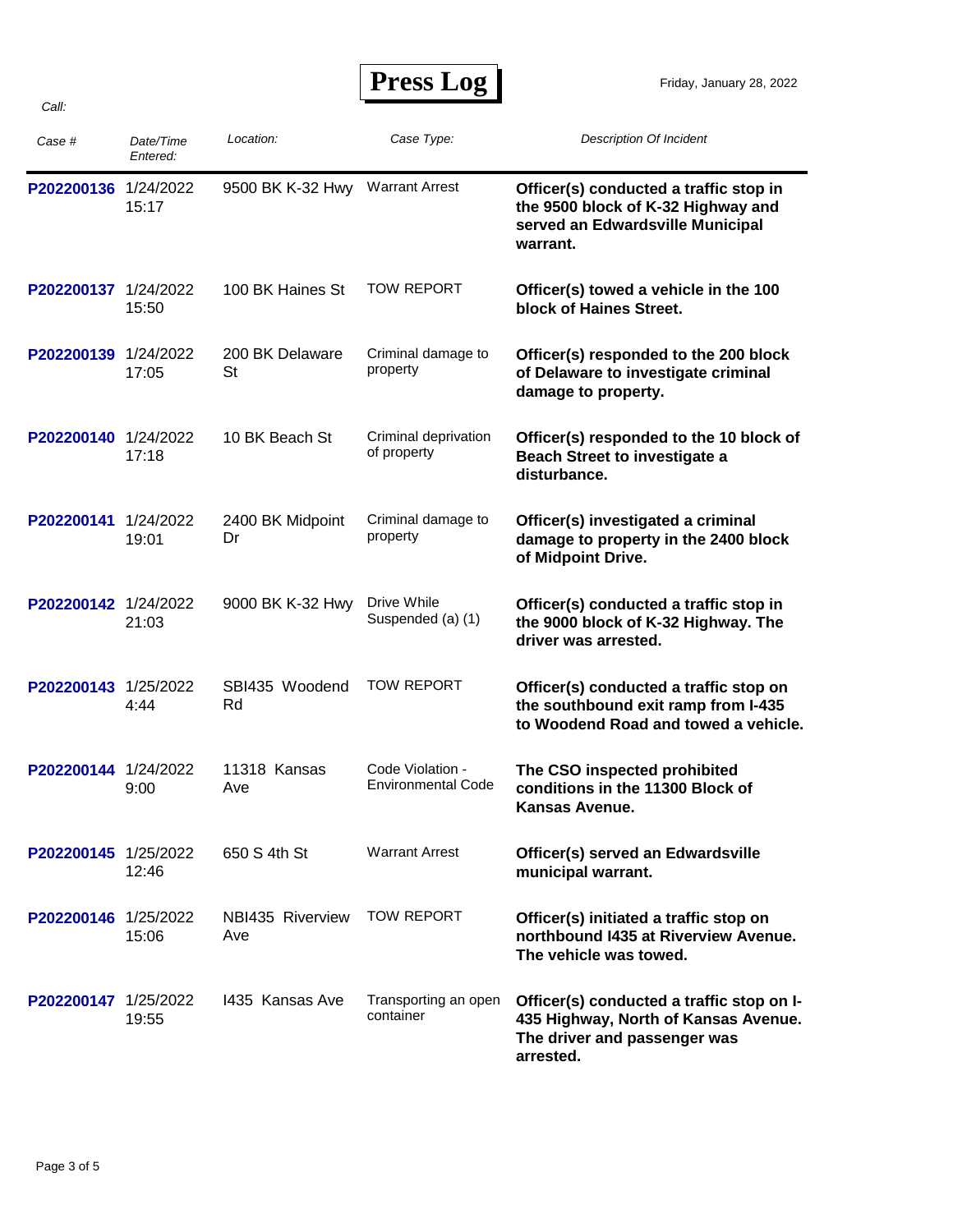| <b>Press Log</b> |  |
|------------------|--|
|------------------|--|

| Case #               | Date/Time<br>Entered: | Location:                           | Case Type:                                              | <b>Description Of Incident</b>                                                                                                                                   |
|----------------------|-----------------------|-------------------------------------|---------------------------------------------------------|------------------------------------------------------------------------------------------------------------------------------------------------------------------|
| P202200148           | 1/26/2022<br>3:16     | 9600 Woodend                        | <b>Warrant Arrest</b>                                   | Officer(s) initiated a traffic stop in the<br>9600 block of Woodend Road. The<br>driver was taken into custody on an<br><b>Edwardsville Municipal warrant.</b>   |
| P202200149 1/26/2022 | 8:00                  | 200BK N 4th St                      | <b>Accident Report</b>                                  | Officer(s) investigated a non-injury<br>private property accident in the 200<br>block of North 4th Street.                                                       |
| P202200150 1/26/2022 | 8:50                  | 714 S 98th St                       | Code Violation -<br><b>Environmental Code</b>           | The CSO inspected prohibited<br>conditions in the 700 Block of South<br>98th Street.                                                                             |
| P202200151           | 1/26/2022<br>12:15    | 514 Newton St                       | Code Violation -<br>Inoperable Vehicle                  | The CSO inspected prohibited<br>conditions in the 500 Block of Newton<br>Street.                                                                                 |
| P202200152 1/26/2022 | 16:52                 | 10500 BK Kaw Dr                     | Theft of<br>prop/services; Value<br>less than \$1,500   | Officer(s) investigated a theft in the<br>10500 block of Kaw Drive.                                                                                              |
| P202200153 1/27/2022 | 10:15                 | 10300 BK Richland<br>Ave            | Identity fraud;<br>Replicate doc w intent<br>to deceive | Officer(s) responded to the 10300<br>block of Richland AVE to investigate a<br>report of fraud.                                                                  |
| P202200154 1/27/2022 | 13:00                 | 116 Haines St                       | <b>TOW REPORT</b>                                       | Officer(s) towed an abandoned vehicle<br>in the 100 block of Haines Street.                                                                                      |
| P202200155 1/27/2022 | 14:36                 | 1100 BK Blake St                    | <b>TOW REPORT</b>                                       | Officer(s) conducted a traffic stop in<br>the 1100 block of Blake Street. The<br>vehicle was towed.                                                              |
| P202200156 1/27/2022 | 16:15                 | 1435 Woodend Rd Unlawful possession | drug precursors drug<br>parapher                        | Officer(s) conducted a traffic stop at I-<br>435 and Woodend Rd. The driver was<br>arrested for an Edwardsville warrant<br>and possession of drug paraphernalia. |
| P202200157 1/27/2022 | 16:15                 | 1435 Woodend Rd Warrant Arrest      |                                                         | Officer(s) conducted a traffic stop at I-<br>435 and Woodend Rd. The driver was<br>arrested for an Edwardsville warrant<br>and possession of drug paraphernalia. |
| P202200158 1/27/2022 | 21:26                 | 9500 K-32 Hwy                       | Drive While<br>Suspended (a) (1)                        | Officer(s) conducted a traffic stop in<br>the 9500 block of K-32 Hwy. The driver<br>was arrested for driving while<br>suspended and the car was towed.           |